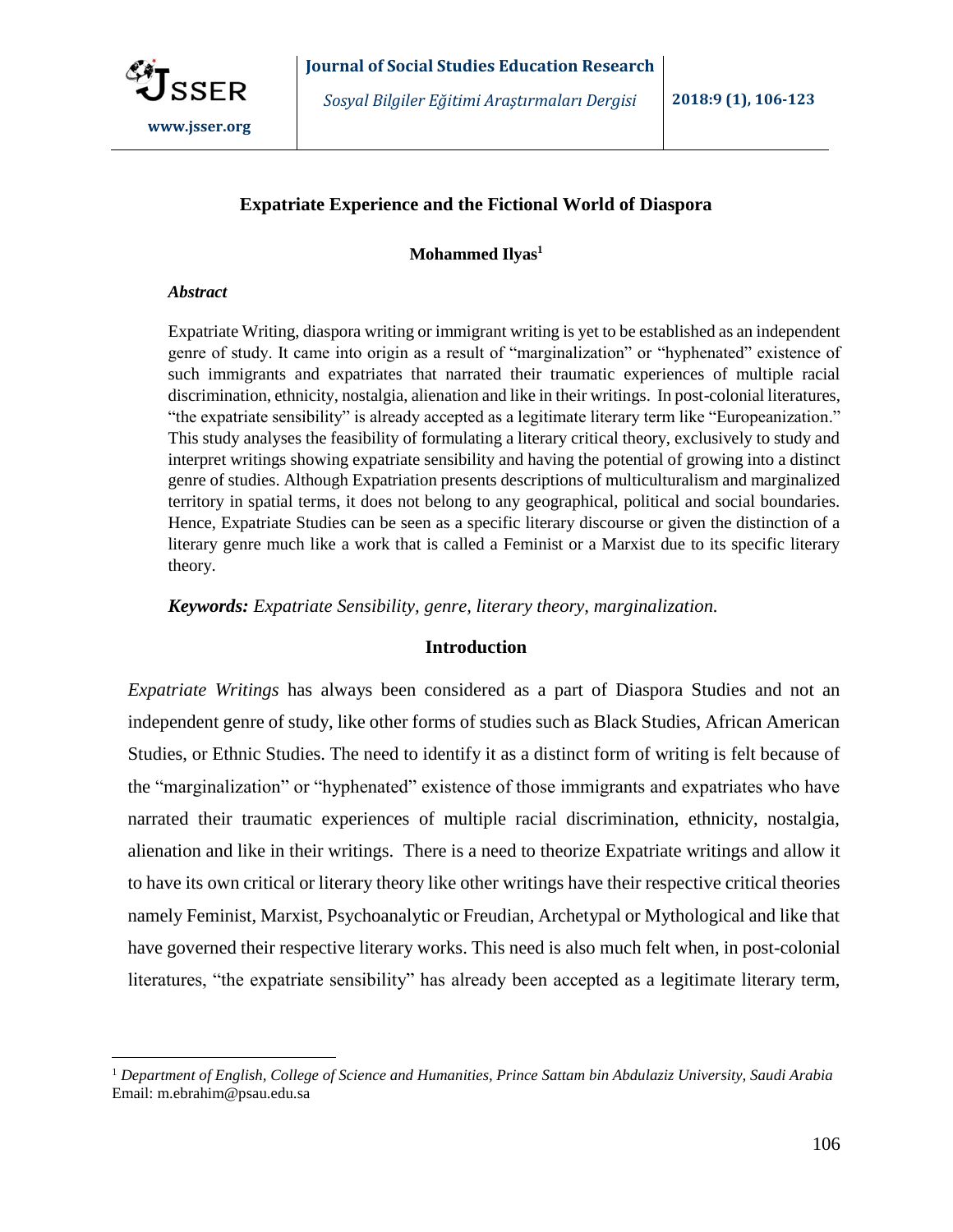*Ilyas*

widely used in critical studies on expatriation ideology and multiculturalism and their theoretical perspectives.

This research paper prepares a ground to demystify the concept of Expatriation, as understood in expatriate writings, mainly expatriate fiction, and which is often associated or misunderstood with Diaspora. This paper is an attempt to initiate a literary discourse and a process to formulate an exclusively distinct literary theory for all types of expatriate writings and any literary creation falling under expatriate sensibility, and to devise such generic principles that would differentiate these writings from Diaspora. Both the terms, Expatriation and Diaspora, therefore have detailed explanations in this study in the context of a few popular expatriate writings of Salman Rushdie, Bharati Mukherjee, V.S. Naipaul and Michael Ondaatje and theoretical writings of Gaston Bachelard, Michel Foucault, Edward Said and Homi K. Bhabha.

The study, first and foremost, in order to theorize the expatriate sensibility, proposes to legitimately consider all such developments of the last few decades reflected in themes and settings of expatriate writings across the globe, irrespective of any geographical, territorial, linguistic or cultural barriers. For instance, it will include the issue of hybridization, particularly in Asian-American perspective, white population in South Africa, or the Chinese immigrants in parts of USA or any such similar immigrant situation locating each within its historical and mythical framework in order to seek their recognition under expatriate sensibility and not left to be generalized under Diaspora. This will require looking into the complex issues and challenges in a particular context of hybridization that each expatriate writer has faced and articulated in his or her writings. This step will play a vital role in the theorization process of this new expatriate sensibility and to establish this type of writing as a distinct genre.

The expatriate writings do not belong to any geographical, political and social boundaries but it is necessary to confine them to a specific literary discourse as is the case of Feminist or Marxist Studies where each type has a critical literary theory but it is so far lacking in the case of Expatriate Studies. A major argument elaborated in this study is that there are a number of expatriates, largely from the Asian origin, who have been associated with several homelands owing to their colonial status and who have changed places from the Indian subcontinent and the Far East to different parts of the world rightly to be termed as hybrid immigrants. In the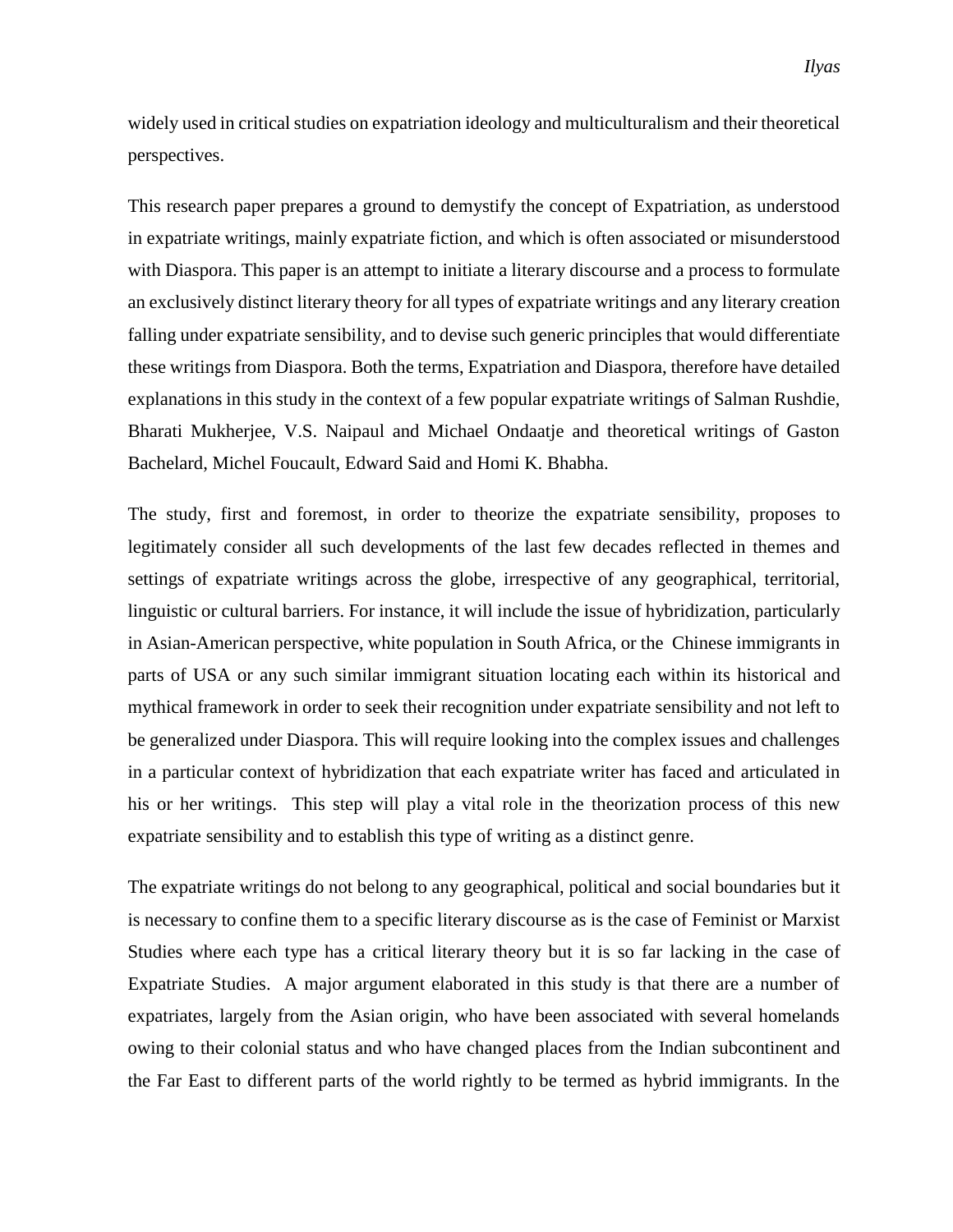process of this dislocation and relocation, they adapted themselves to new cultures and alienated themselves from their own, hence letting the new situations impose labels of multiculturalism on their identities. This grew rapidly in post-colonial literatures, hence "the expatriate sensibility" or a kind of hybrid consciousness of being the other began to be accepted as a legitimate literary term. However, writings produced by these hybrid immigrants so far have not been given any literary recognition in the form of a critical literary discourse or an independent genre.

There are quite a few unresolved questions that have obstructed this process of theorization of expatriation as a literary genre. For instance, in most expatriate writings, the writer's concept of the "expatriate" does not quite explain the consequences of certain historical movements or geographical and ethnic realities like colonialism in Asia, Far East, Britain and Africa or the presence of white population in South Africa or the Chinese population in parts of the USA or even settler colonies such as the "pied-noir" society in Algeria, Morocco or Tunisia which migrated from all parts of Mediterranean or white (European) Australians who have ancestral origins in parts of Europe and Caucasus. Questions are asked whether all these immigrants now historically and geographically confined to a territory be classified as an "expatriate" community or a Diaspora community, leading to another question to understand whether "Expatriation" or "Diaspora" is a process or a consequence. The two terms Diaspora and Expatriation have been used so synonymously that such semantic complexities are inevitable. Other terms adding to this semantic confusion are hybridity, assimilation, acculturation or deculturation, and marginalization. It is important to define their semantic jurisdictions and understand their true meaning and application in order to conceptualize "Expatriation Writings" in its true sense.

## **Method**

### **Problem Statement**

A major challenge to establish Expatriation as a literary theory or Expatriate Writings as a separate literary genre comes from Diaspora, an equally strong and popular ideology, a term often used to describe immigrant writings. However, the two terms, 'Diaspora' and 'Expatriation' do not mean the same; they differ in meaning and scope and cannot be used interchangeably. Diaspora, for example, refers to mass migration of people across continents,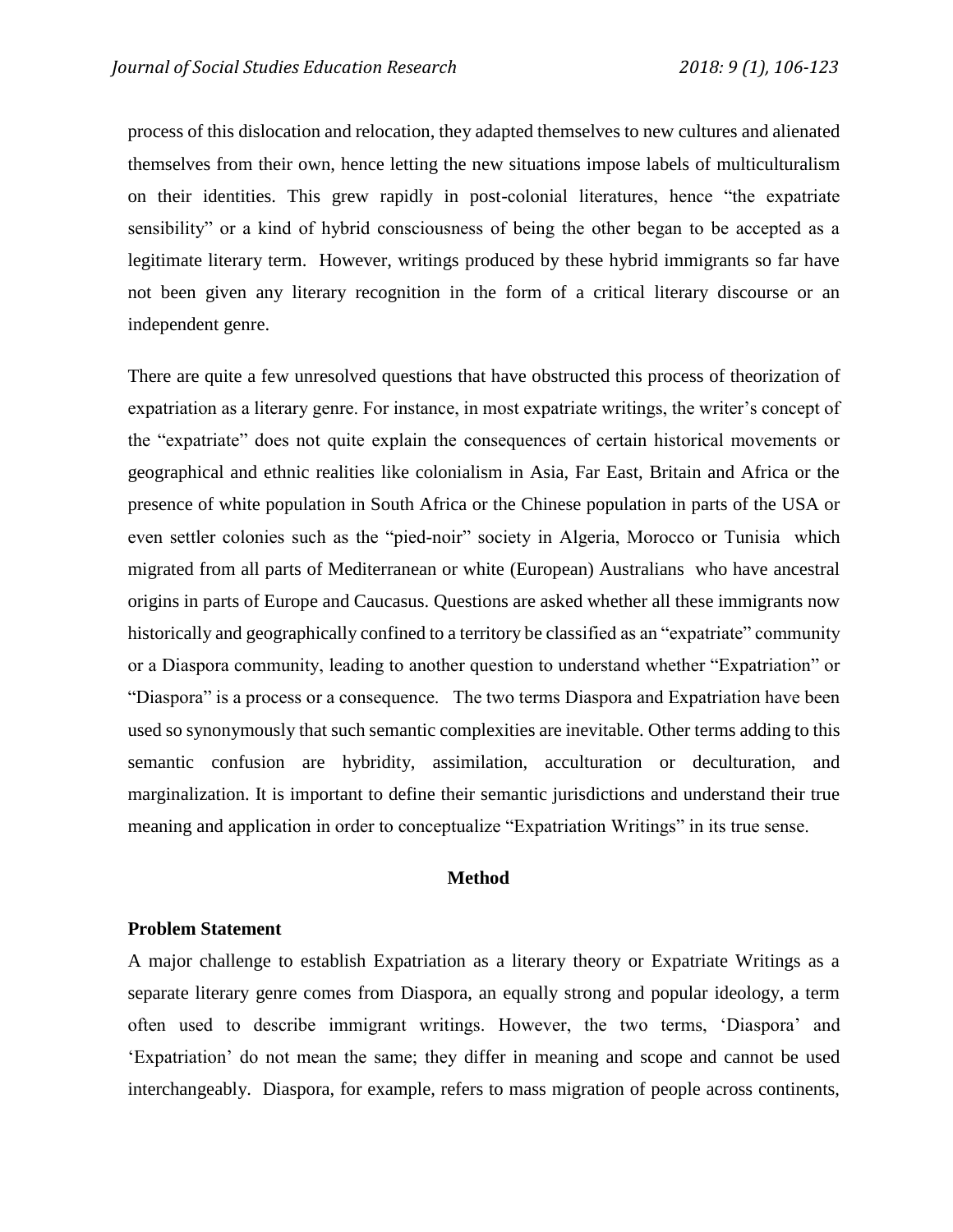often involuntarily, to describe the colonial ambitions of nations like Britain, the slavery trade of the African nations, Jewish expulsion from their native lands and their moving out globally and then concentrating themselves to Europe and America and subsequently their immigration from those countries to the land colonized by UK which is called Palestine, forcing the displacement of the native Palestinians from their homeland, an element commonly found in most Expatriate writings describing the movement of native population away from their original homelands (Ember et al, 2004). The term 'Diaspora' is also often associated with such forced ethnic migration as a result of formation of nations specifically in Central, South-eastern and Eastern Europe leading to forced relocations of populations abandoning their traditional ethnic native lands including multi-ethnic clusters of population developing into large diaspora of other nations in Kazakhstan (Ospanov & Aliyev, 2015). However, Vertovec (1999) associates the term "Diaspora" with such sections of population which are 'deterritorialized' or have 'transnational' identities; which originate from a land other than their current place of residence; which have spread themselves across the globe for social, economic, and political reasons. Hence, writings that are termed as Diasporic deal mainly with such issues that are more sociopolitical rather than literary.

The term 'Expatriation,' on the other hand, came into existence much later, referring to such individuals or communities who settle down in a country different from the one they were born in; for diverse reasons like a sense of dissatisfaction, an uneasy detachment, a conflict or a protest with the conditions in the home country. Expatriation is also often called an exile or denaturalization or renunciation of allegiance by and of one's country. An expatriate is, therefore, a person who resides in a country, temporarily or on a permanent basis, other than that of his or her citizenship. Among individuals, for instance, are Henry James who adopted England his home, Ernest Hemingway who chose Paris; Salman Rushdie who is living in exile; besides, there are innumerable writers like Michael Ondaatje, Zulfikar Ghose, Bharti Mukherjee and V. S. Naipaul, a Trinidad-born writer having parents of Indian origin, who left their ancestral homeland to settle in countries like America, England and Canada. Examples of expatriate communities are Japanese expatriates in Jamaica comprising mostly corporate employees. Expatriation can thus be defined as a situation in which an individual or community finds itself into two emotionally and psychologically different states, that are geographically and culturally apart.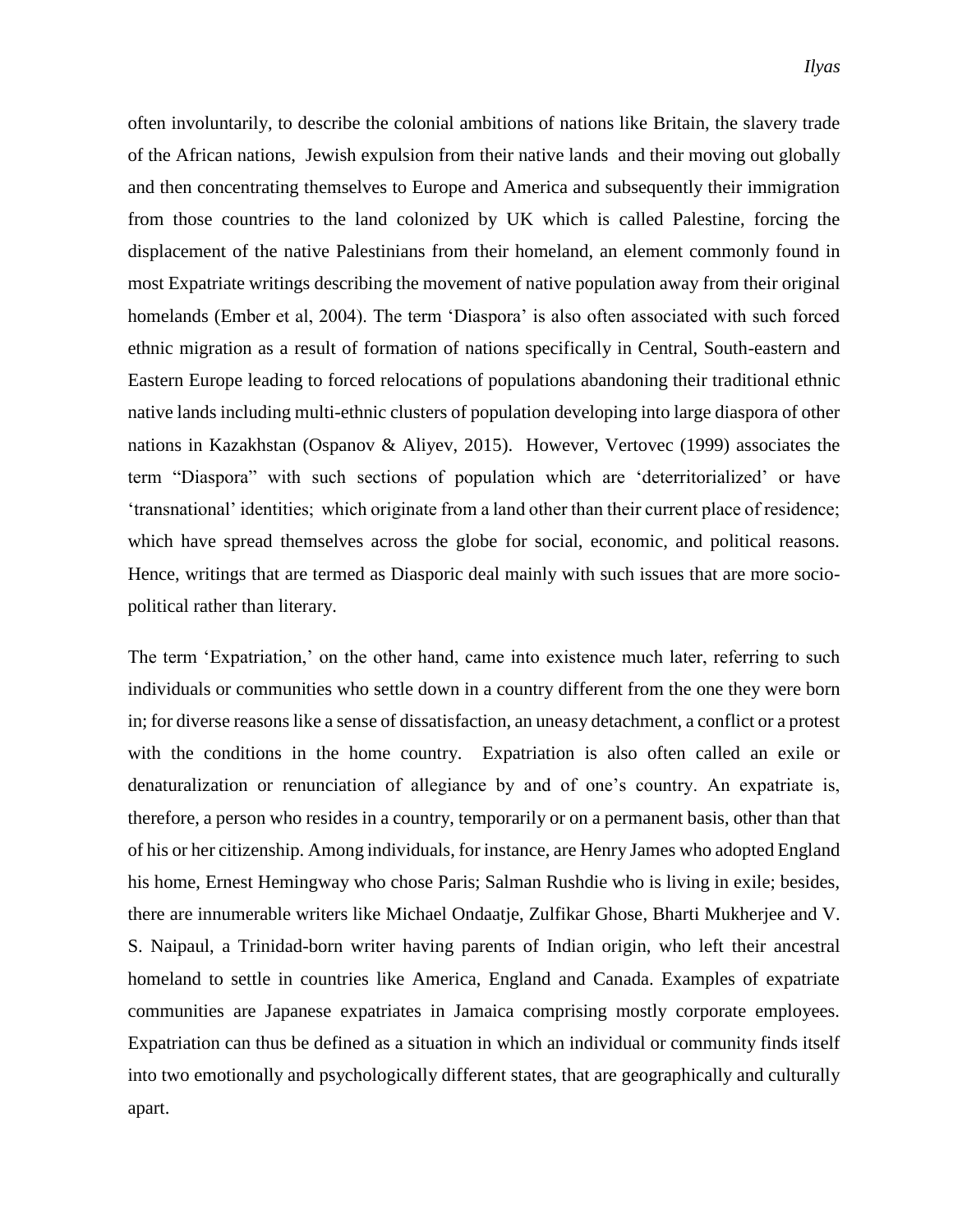This research paper, however, did not attempt to find similarities and dissimilarities or the relationship between expatriation and diaspora, unlike a few studies that have accepted the two terms as equivalent and unrelated only experientially, calling expatriation as a process and diaspora as one of its consequences. The argument actually taken up by the current author in this study is that the two terms "diaspora" and "expatriate" should be differentiated not so much by the manner of departure/arrival (voluntary vs. involuntary) but by the (im)probability or (im)possibility of return.

#### **Literature Review**

#### *Diaspora or Expatriation*

The diasporic writings portray a diaspora, especially in the postcolonial era, which is often constituted by such immigrant writers that ultimately do not return to their native homeland but instead create a new sort of life in a new homeland. Expatriates, on the other hand, tend to eventually return, as they still carry socio-cultural traces of their old life, reflected in their language and reflections. If such a distinction is to be accepted, it would be problematic to classify writers such as V.S. Naipaul and Salman Rushdie who apparently have permanently relocated from their native countries and accepted British citizenship, adding another dimension of citizenship to this discourse. Before proceeding further, it is important to decide whether such immigrants are citizens of a foreign country and also expatriates at the same time. This question leads to the argument that voluntary migration may be attributed to the "expatriate" ideology and involuntary migration would characterize the "diaspora." This argument though creates a binary situation but will prove a first step towards resolving the problem of differentiating between diaspora and expatriation.

The two terms may also be distinguished by historical experience and literary production. For instance, the Afro-Britain or Black British literature includes literary texts such as Samuel Selvon's *The Lonely Londoners*, Benjamin Zephaniah's *Too Black, Too Strong*, Zadine Smith's *White Teeth*, Caryl Phillip's *The European Tribe*, Andrea Levy's *Small Island*, and several others. All these texts are by Caribbean immigrants or their descendants in England and narrate consequences of the 1948 "Windrush" migration wave that brought boat-loads of workers from the West Indies to work in Britain after the Second World War. Historically, many of these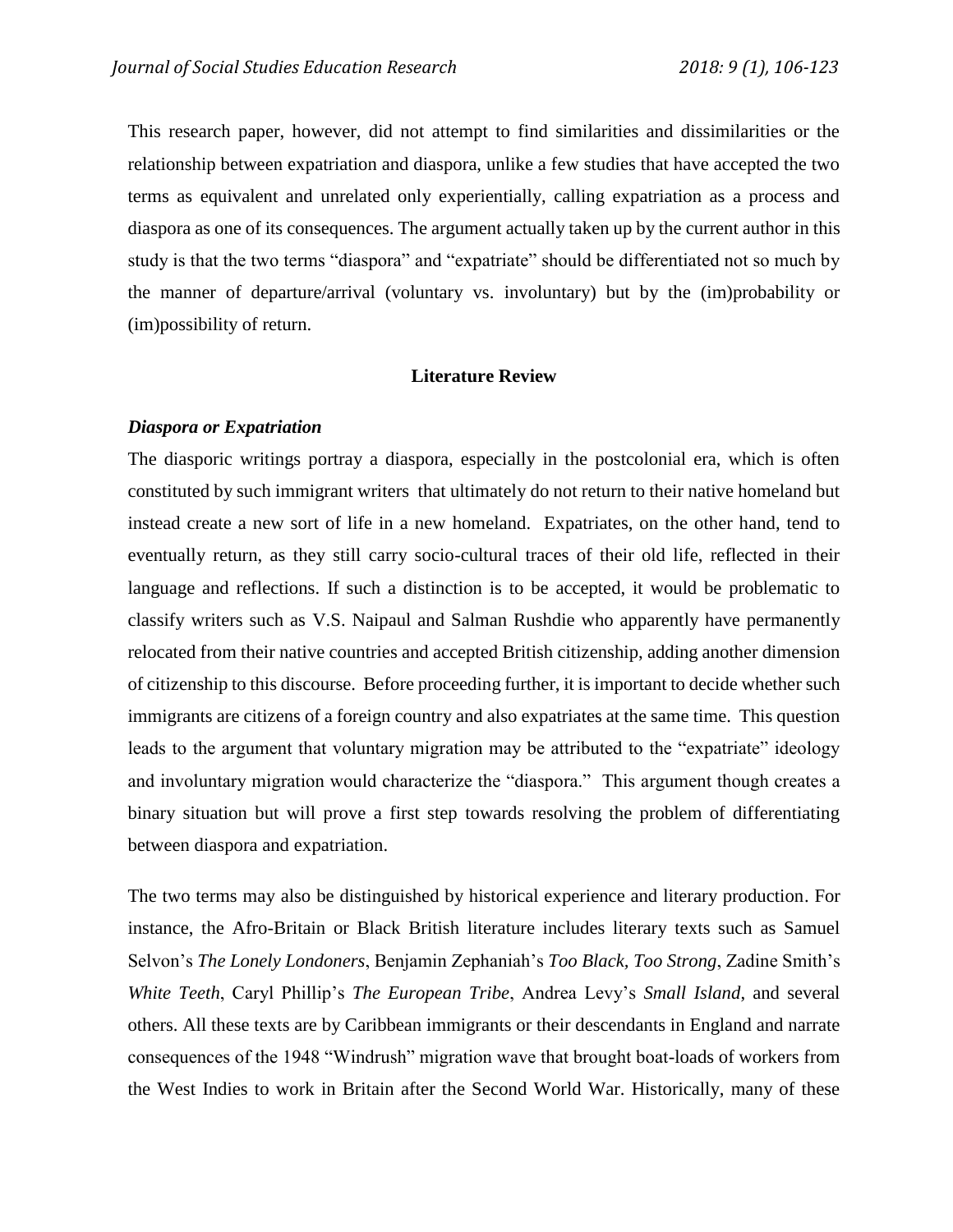workers saw themselves as expatriates at that time and intended to return home but most never could. Instead, they created a West Indian diaspora in Britain that is still fully evident today in Brixton, Soho, and several other parts of London/England. These were expatriates in the sense that their migration was voluntary, but the literature that they produced was unquestionably Diasporic as it constituted the historical experience. This dichotomy too needs to be looked into prior to adopting a literary theory for Expatriate Writings.

Irrespective of such a dichotomy between the two terms, this study will for the time continue to accept 'expatriation' as it is being popularized in literary circles by writers who are themselves expatriates and immigrants, dissatisfied and felt uprooted for one reason or the other. Their writings, fiction and nonfiction, therefore represent a struggle for individual identity, and the expatriate writer as an individual caught in 'a continuum of regression and progression, dislocation and then, relocation.' They write about the quest for identity, a crisis caused due to frequent 'uprooting' and 're-rooting'. Their writings describe "multiculturalism" and "marginalized territory" in spatial terms, highlighting individuals and communities that are displaced and dislocated; while the native homeland becoming a metaphor in their writings. An apathetic way of life is thus characteristic of expatriate writings that depict individuals disconnected from their roots forcing them to make a difficult choice between two nations, accepting a kind of forced-exile, and often indulging in the "insider and outsider" rhetoric. A common link in all these writings is a strong description of images like alienation, multiple identities, "hybrid vision", "exoticization", "institutionalized racism," or a culture shock and a continuous process for adaptation which protagonists are subjected to in their foreign environments.

Another development in the Expatriation ideology relates to "deterritorialization" (Safran 1991; Simpson, 1995; Cohen, 1997) which has become one of the central forces of most immigrants and was suddenly seen as a transnational phenomenon involving specific nations. For this reason, Rushdie (1991) and Naipaul (1994) claim themselves as "world citizens," a euphoric way of describing their state of "global exile" or "deterritorialization." Hence, through their writings they added the state of "global exile" as a new dimension of Expatriation. However, doubts must be raised on its being associated with Expatriation because there are also refugees or such immigrants who have been exiled or "deterritorialized" from their homeland for varying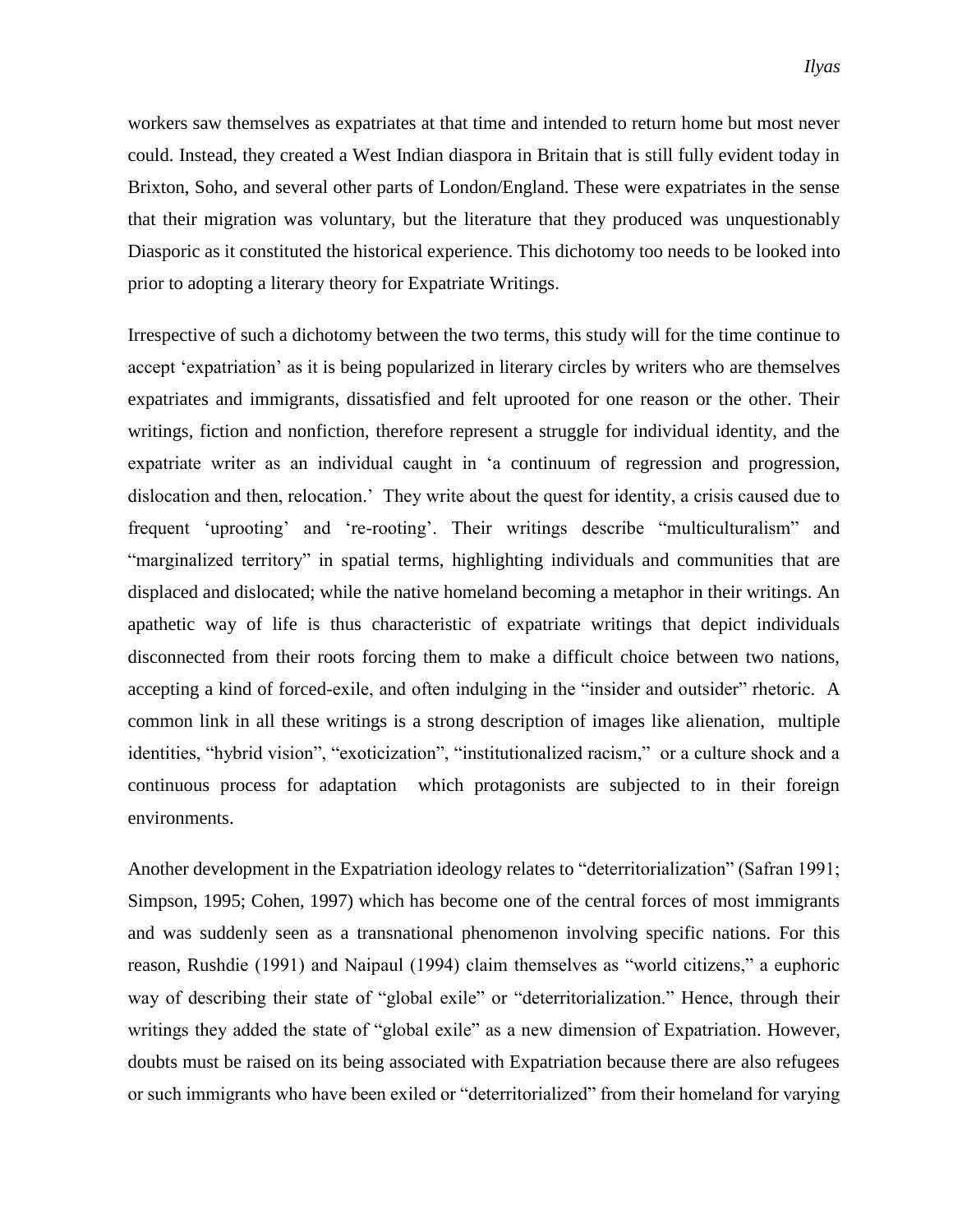reasons, sectarian, personalized, contextual, political and geographical. Since, an individual in exile is not only geographically dislocated but also displaced in a socio-cultural sense, a question may be raised whether to redefine and rediscover expatriation; whether to look beyond its conventional meaning and broaden the meaning and understanding of marginalization attributed to expatriate ideology.

Hence, based on these definitions, the motive of migration should become the differentiating factor: if it is a forced migration and involuntary, compelling people to leave their homeland, sometimes through physical force or due to compelling economic circumstances, it should be understood as Diaspora; on the other hand, if it is voluntary and willing, for a well-defined objective, it should be termed as Expatriation. While both terms imply removal from one's native country, Diaspora gives more the sense of being driven out, and expatriate lends itself more to a self-motivated migration. But as some migration theorists would point out, such a distinction can sometimes be critical because emigrants forced out by warfare may be termed as involuntary; migration compelled by hunger or disease too, may not be voluntary. The voluntary and involuntary binary may complicate the process of theorizing expatriate ideology but this is a factor that cannot be ignored.

# *The Expatriate as Hybrid Immigrant*

In addition to understand the dichotomy between Diaspora and Expatriation, there are also terms like hybridity, assimilation, acculturation or deculturation, and marginalization that take their new meanings from the context as well as the writer's description of the context, ideally to suit the expatriate ideology. In order to theorize Expatriation and establish it as a separate genre, it is essential to contextualize each of these terms, in writings and events, and provide ample evidence in order to determine their contribution to making Expatriation a distinct genre and paving the path to postulate its own literary theory.

Hybridity, for instance, is initially a term in biology but now is used to talk about developments in culture. It refers to a kind of state used to describe people and communities growing in more than one space, country or land, so vividly seen in multi-generational immigrant families (Tarman & Gürel, 2017). A hybrid 'immigrant' thus is an individual who gropes across two geographical lands -- on one hand he craves for acceptance and ownership from the country of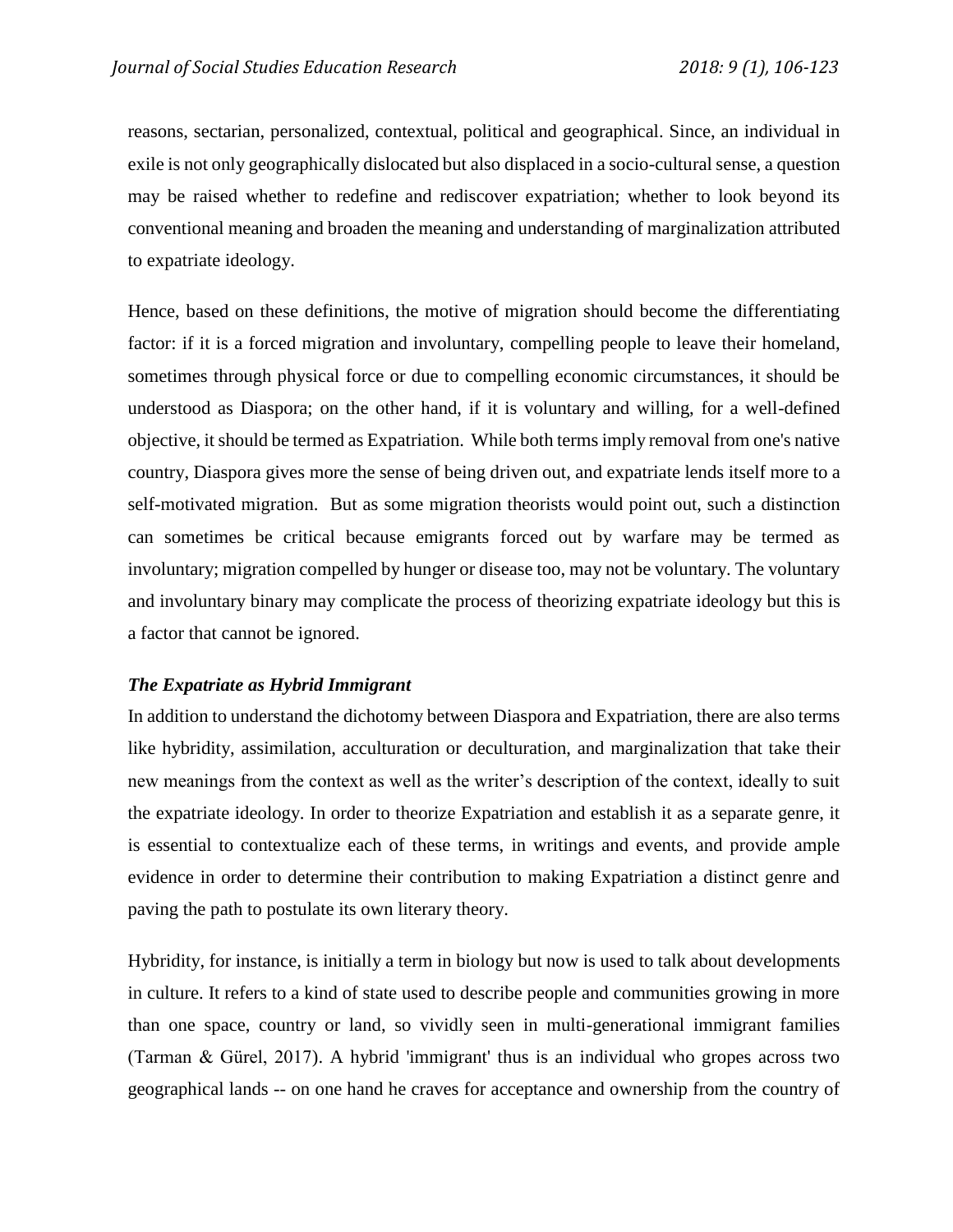his settlement and simultaneously he also yearns for his homeland that he left far behind. Salman Rushdie calls it 'imaginary homeland;' Makrand Paranjape considers it an immigrant "clinging to the old identity and a resistance to making a transition" (Paranjpe, 2004, 61). These are the images that are reflected from characters of the expatriate fiction and tales.

The irony lies in the very fact that a hybrid immigrant, in spite of his permanent settlement in a foreign land, is still generalized as a member of the Diaspora community and no effort is made to define the motive of his immigration. The reason seems to be very simple. The first generation of such immigrants had felt always a sense of alienation or rootlessness, a strange fear for survival, a sense of insecurity. They were nostalgic for the past and were not able to forget sociocultural practices, habits and traditions of the homeland. When their second generation arrived, the children born of these immigrants, they experienced less cultural displacement or social differences. However they too found themselves in a hybrid situation, between their country of birth and the country of their origin. Such immigrants of second or third generation struggle for their identity as they find cultural assimilation too very difficult in their country of adoption. That's why the Asian immigrants in the USA are struggling to give a shape to their ethnic identity trying to carve it out from the memories of their past and trying to assimilate it with their current experience of the land of America. Theirs is a hybrid identity because they wish to be called as Asian Americans and not members belonging to any Diaspora. A major concern of these individuals is finding themselves to be a part of hybridity in a multiethnic culture and yet not belonging to any single culture.

Assimilation is yet another term used for the act of making non-native individuals accept and adopt a country's native culture -- motivating them to adopt the habits related to food, dress and language of the natives. Acculturation or deculturation often refers to accepting or adapting to a new culture in a foreign land while painfully leaving behind the original culture that one was born in. Marginalization refers to that psychological crisis that an individual undergoes as a result of social discrimination in a foreign land and sees himself separated from the group or mainstream. However, there are issues related the cross-cultural management that has much attracted academic research (Heikkinen & Pakkala, 2015).

### **Data Analysis**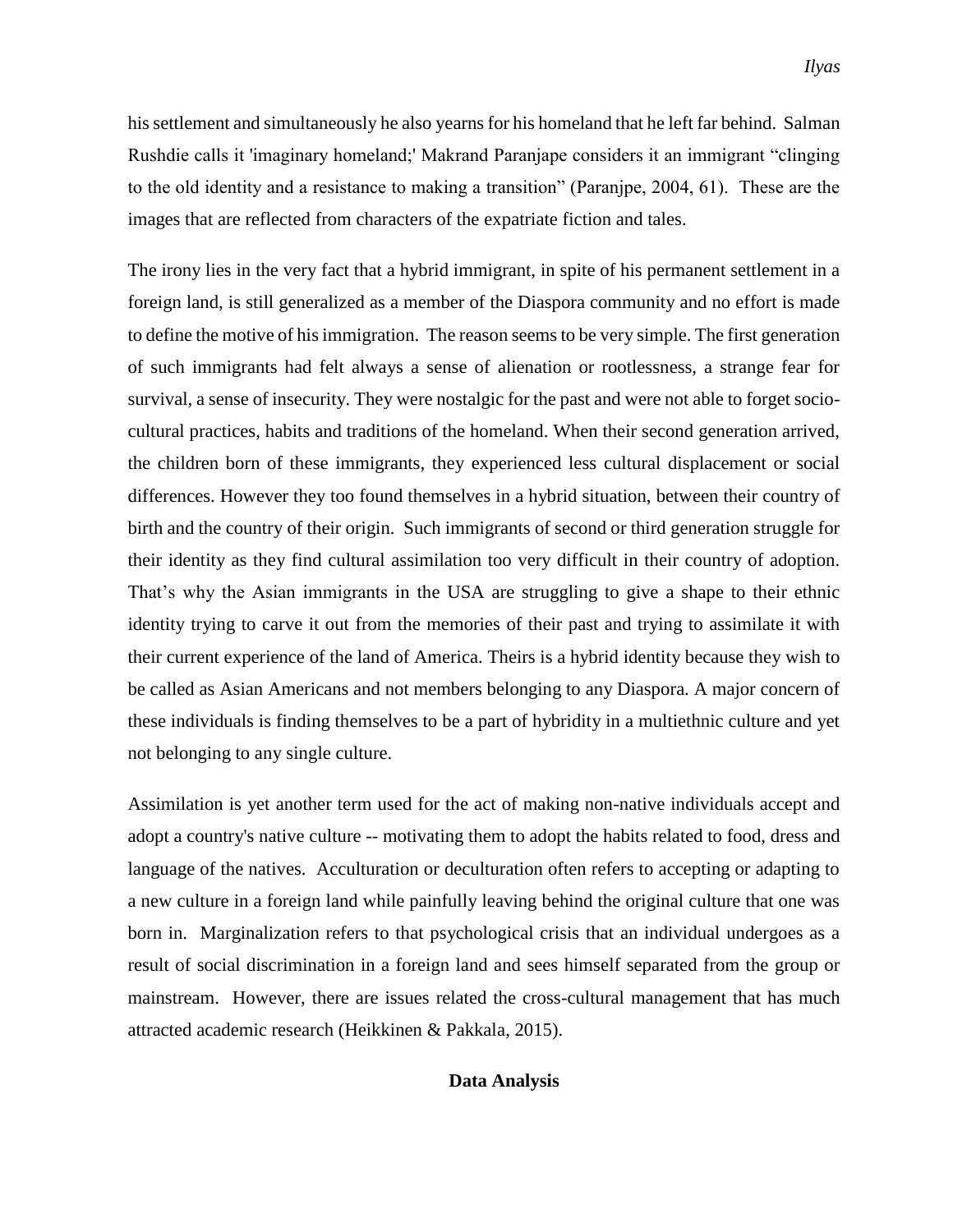# *Themes and Images*

Having defined the terms, the next stage of theorization is to collect and identify themes and images that could collectively form a corpus and could be associated with the term 'Expatriation' enabling this research to identify and design a few characteristics of Expatriate Writings which have undergone several changes in meaning owing to multiplicity in its semantic usage and also having a lot of similarities with the ideology of historical Diaspora or the concept of an immigrant or a refugee. In order to theorize Expatriate Writings and establish them as an independent genre, it is required to focus on the discourse that surmounts fiction and nonfiction, travel writings, and biographies wherein the reader could find such themes and images that would contribute to building up the form and content of a new literary genre. This shall also be discernible very clearly in plot, characters and description of events in these writings. Safran (1991) lists a few characteristics of immigrants which inadvertently match with the themes of expatriate writings:

- 1) Personal or an ancestor's dispersion from a homeland to another country or place;
- 2) Original homeland becoming a myth, part of a collective memory and reflected as a vision on occasions like festivals;
- 3) Treasuring this collective past with the feeling of nostalgia;
- 4) A feeling of alienation and antagonism for the host society;
- 5) A feeling that their sojourn in a foreign land as temporary and their native, ancestral homeland as their true home, hoping that their descendants would return some day.

Similarly, Cohen (1997) provides his characteristics of immigrants:

- 1) Traumatic Dispersal from original homeland for reasons of trade, work, etc;
- 2) Frequent attempts and development to return to the homeland;
- 3) Idealizing the ancestral home and a continuous attempt for its maintenance and restoration;
- 4) Constrained relationship with the host society due to the lack of acceptability;
- 5) A collective memory and myth about the homeland with a strong ethnic group consciousness.

However, Cohen (1997) also mentions a paradigm shift in the meaning and understanding of Diasporic studies over the time. Cohen sees Diaspora first as a metaphor to represent different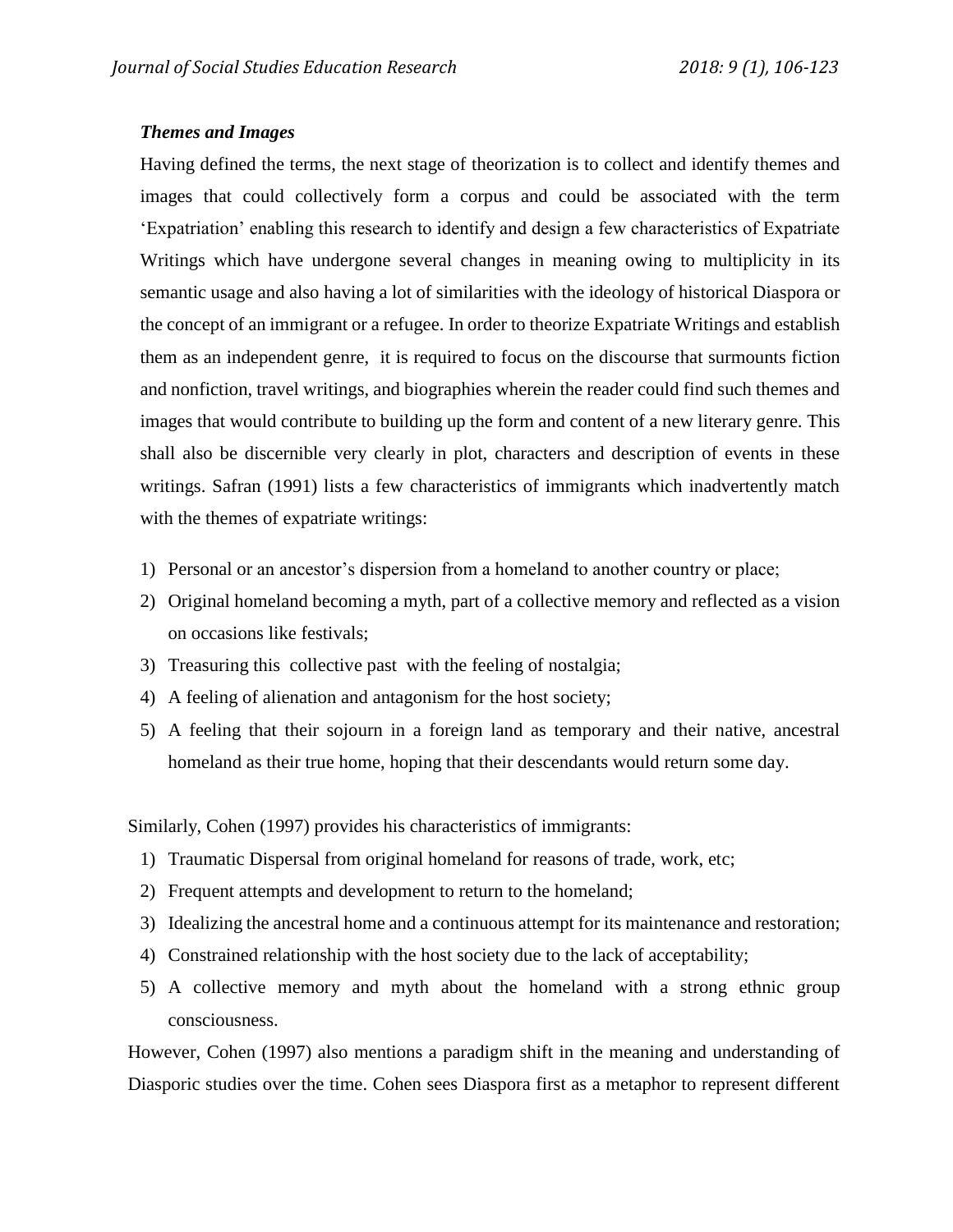groups of Diasporic community comprising expatriates, political refugees, alien residents, expellees, and all such immigrants of ethnic and racial minorities. But later, in the post-colonial world, Cohen admits Diaspora turning into a kind of deterritorialization highlighting nationalities of individual and group expatriates, rather than an ideology. Individualized and personalized versions of Expatriation from the post-colonial countries spread in the form of writings and nostalgic tales of expatriates finding themselves in a traumatic dilemma expressing typical cravings for the homeland.

The term 'Expatriation' has also been seen exhibiting all such features that several writers and critics prefer to use as their themes interchangeably. These themes include 'homelessness' 'alienation' (temporary) 'rootlessness' and love for the mother country, and ethnic or group consciousness. Rushdie (1991) calls his native place as an 'imaginary homeland'. Jain (2007) rightly calls the expatriate 'both an ambassador and refugee.' Her studies on expatriate writings are rooted in her vision that she developed through her readings of both fiction and non-fiction and by carrying out extensive research symposia and workshops on the theme.

A major theme of the Expatriate writings is the quest for identity caused due to frequent uprooting and re-rooting. The individual protagonist is shown disconnected from his roots, being forced to make a difficult choice between his nationality and a forced-exile and succumbing to a kind of "insider and outsider syndrome." An anxious sense of "dislocation" and "homelessness" is also another theme of expatriate writings in which the protagonist not only resists assimilation with the new land and culture but also cannot realign himself with his native culture, his own homeland, whenever he finds an opportunity to return to it. He thus not only fails to be an "adaptable immigrant" on the foreign soil but also fails to re-root himself back into his homeland whenever an opportunity arrives, although feeling nostalgic and refusing to abandon his ethnic identity.

The burden of the nostalgic past and a sense of guilt are thus aligned together in Expatriation. It was only such individual expatriates who formulated the concept "Asian - American aesthetics" or African–American or Black Americans which are exemplary of a revolt against being "unselved" by the Eurocentric point of view and which led to the development of the expatriate consciousness and their own aesthetics. Expatriate writings of last two decades display several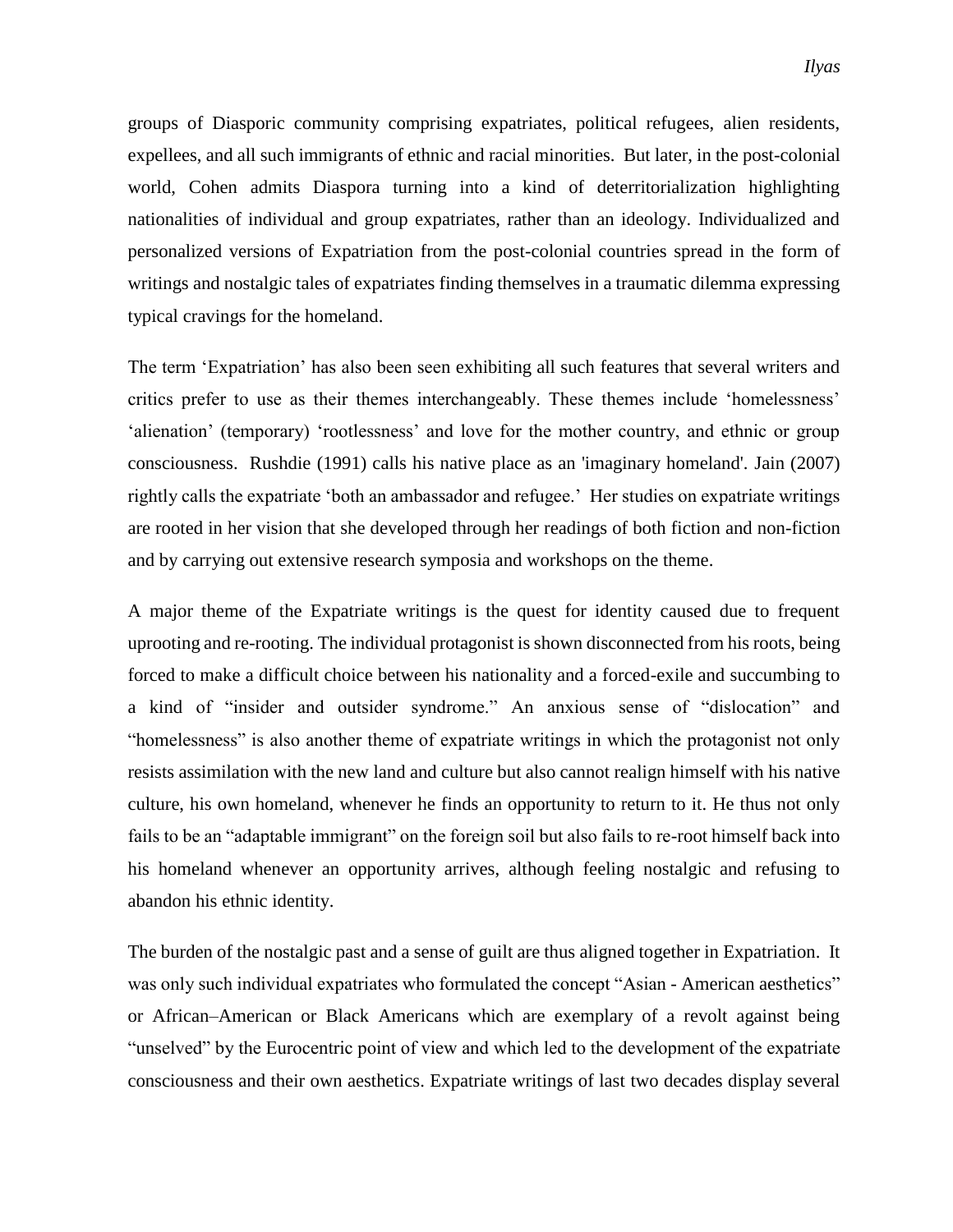images of trans-migrants or expatriates as protagonists in both fiction and nonfiction portraying these features and themes. The reasons assigned for such a massive migration, dislocation and relocation are financial, political or historical where people migrate for higher education and better employment prospects. In earlier writings, colonization was also one of the reasons. Ranjeet Kirpal Singh in Naipaul's *The Mimic Men*, for instance, is one such displaced and disillusioned colonial individual who represents the colonialism that took away his personal identity, sense of belonging to a place, to a nation or to a culture.

Bharati Mukherjee's two novels *Jasmine* and *Wife* are examples of gender and race discrimination in a Diasporic situation. Jasmine chooses to identify herself as Jane Ripple Mayer, an American adventurer, asserting this new identity very strongly in an alien world. On the contrary, Dimple, the protagonist of *Wife*, is disappointed by her own weaknesses to acclimatize herself with the changed conditions and expectations and eventually rejects her identity of a committed Indian house wife and kills her husband. Paranjape (2004) rightly sums up her situation as 'clinging' to old identity but showing a 'resistance' to transformation. Both these novels have an autobiographical strain since Mukherjee (1977) fought continuously throughout her career against personal humiliation and pain that an individual expatriate from third world countries undergoes in the American culture. She herself struggled hard to gain the status of a mainstream American writer. Her works are a reflection and criticism of the dominant American attitudes echoing the colonial mindset.

Stephen Gill, in his novel *Immigrant* (1982), highlights the hybridity of an expatriate, who is groping between two states- past and present, geographical and cultural. Raghu, the protagonist, finds himself marginalized, fails to get an acceptance from his host country; develops a yearning to return to 'homeland' and finally succumbs to a geographical and cultural alienation.

# **Discussion**

#### *Issues and Challenges*

Expatriate writing encompasses within itself multiple perspectives of culture, spatial metaphors, memory and concept of the self. These writings narrate experiences of those several expatriates in various countries mostly from the Asian or Far East peninsula who are linked by a common heritage, history and racial descent. This has led to many issues and challenges in recognizing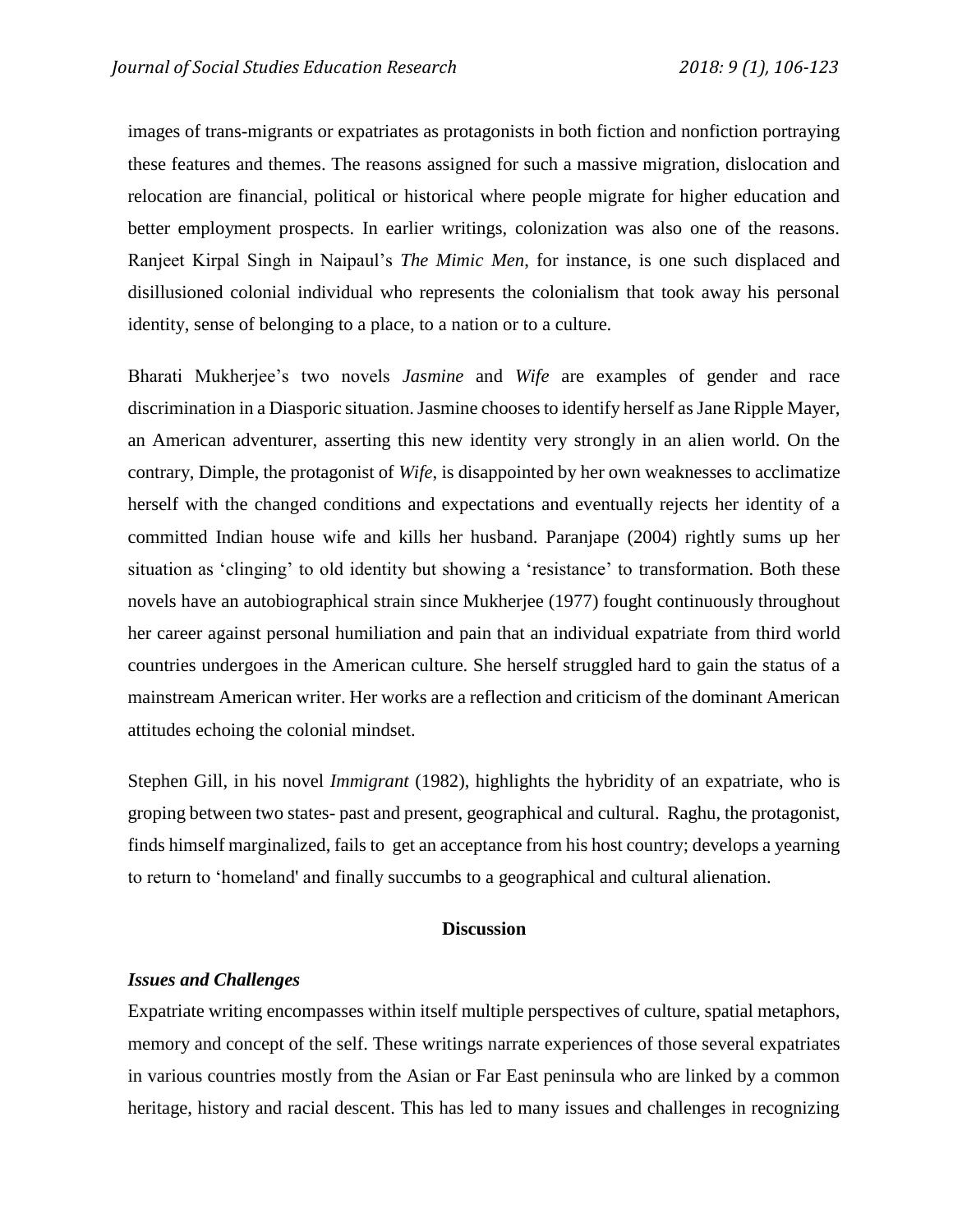the expatriate sensibility becoming a literary discourse and carrying the potential of culminating into a genre.

One of the challenges before any kind of theorization is to find out how the critical discourse would treat multiple acts of expatriation and whether it would be possible to draw a line of distinction between authentic projections and the "exoticised" or stereotyped ones. For instance, writers like Salman Rushdie and Michael Ondaatje have written about subjects "unrelated to their bicultural/transcultural experience." How do they answer the question of authenticity? Or, is this to be viewed as a deliberate creative evasion of the delimiting hold of hyphenated label which they so categorically popularize in their writings? Or is it a conscious effort to dissociate oneself with the inbuilt marginalization and rootlessness?

Expatriation actually focuses on the native land that has been left behind and the expatriate lives on the ex-status of his past. However an expatriate is expected to accept his foreign identity for whatever reasons, including power dynamics and abiding by the new laws. But the real issue is whether he must sacrifice his individuality and native identity in the name of ethnicity and multiculturalism. When Bharati Mukherjee struggles to be called a mainstream American writer and not a hyphenated individual, she is raising this issue of a kind of schizophrenia that had left her consciousness to struggle between two distinct identities. In her novels and interviews on numerous occasions, she talks so vehemently about the cause of the homeless and uprooted individuals. She is expressing the grievance of the expatriate writer for not having been recognized as a mainstream writer while the social identity as "the other" or "sojourner" is imposed upon her, thus marginalizing her socially and culturally. Almost in all her expatriate writings, the protagonist is viewed as an "ugly alien" failing to mold herself into an "adaptable immigrant." She is thus hinting at the question whether one should see one's evolution into a sort of "hyphenated" individual displaced not only historically or geographically but emotionally and psychologically, failing to establish a link between one's authentic self and the collective self -– a schizophrenia surmounting one's mind and body.

Bharati Mukherjee thus hints at another issue of expatriates being misunderstood and continued to be rejected as the outsider and not being accepted into the mainstream. What should be seen as a sacrifice to achieve a new sensibility, is described as a rejection of native land or original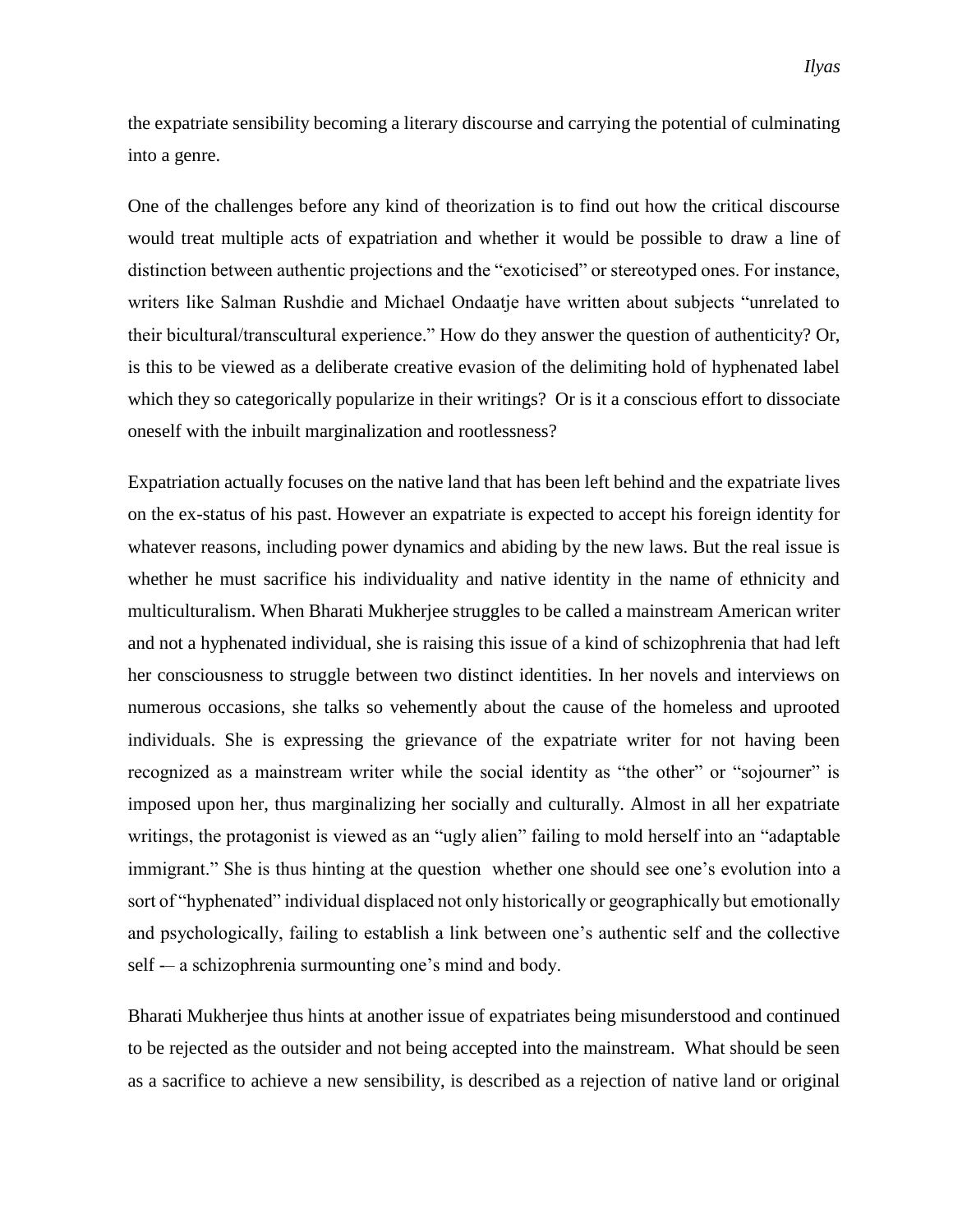homeland. The question arises whether it would be possible to decipher the real individual self in such a state of multiple identity, particularly when the expatriate chooses to return to his native place, in order to reordain his natural self or to shed off the overwhelming guilt, but when it happens why there are no pleasures of rejuvenation nor happiness of reconciliation, as has been depicted in most of the Expatriate Writings.

Moreover, in a foreign land, when diverse multi-cultural and multi-lingual ethnic groups socialize and empathize with one another, it results in a kind of acceptance of the host country's culture and diminishes the trauma of being homeless or feeling uprooted from one's home soil. The issue raised here is to analyze whether it is a willing acceptance or an unwilling compromise or just giving priority temporarily to the expatriates' larger socio-economic interests over personal freedom. The issue here is to find out whether or not expatriates are succumbing to a kind of "ethnic absolutism," a term often used to represent the hyphenated integration of ethnic identity with the national identity. In the USA, for instance, even the naturalized ethnic expatriates are officially categorized with hyphenated designation such as African-American, Asian-American, Jewish-American or Indian-American. A question emerges: Should this hyphenated integration of ethnic identity with national identity be viewed as "empowerment" or "marginalization"? or a further denomination of the individual self? or "ethnic absolutism" seen in actual practice? It is quite characteristic of expatriation that it cannot transcend racial discriminations nor can it bring harmony between multiple ethnic identities. Then, a question arises whether the native land can function as a framework to regulate the transplanted identities within the expatriate sensibility. If yes, it will be much easier to draw prototypes and contextualize it within the genre theory.

However, if "Expatriation" were to be accepted as a genre under a distinct critical theory, it must be independent of any virtual or actual Diaspora. If that situation arises, a question is raised whether to classify it as a temporary or a permanent situation; that is, whether the correlation of an "expatriate" also being a "citizen" of his native land would be understood in the same manner that one could experience being a "citizen" of one's homeland and also "in Diaspora" simultaneously; the latter though being rare and only in exceptional circumstances of dislocation due to war or a global crisis.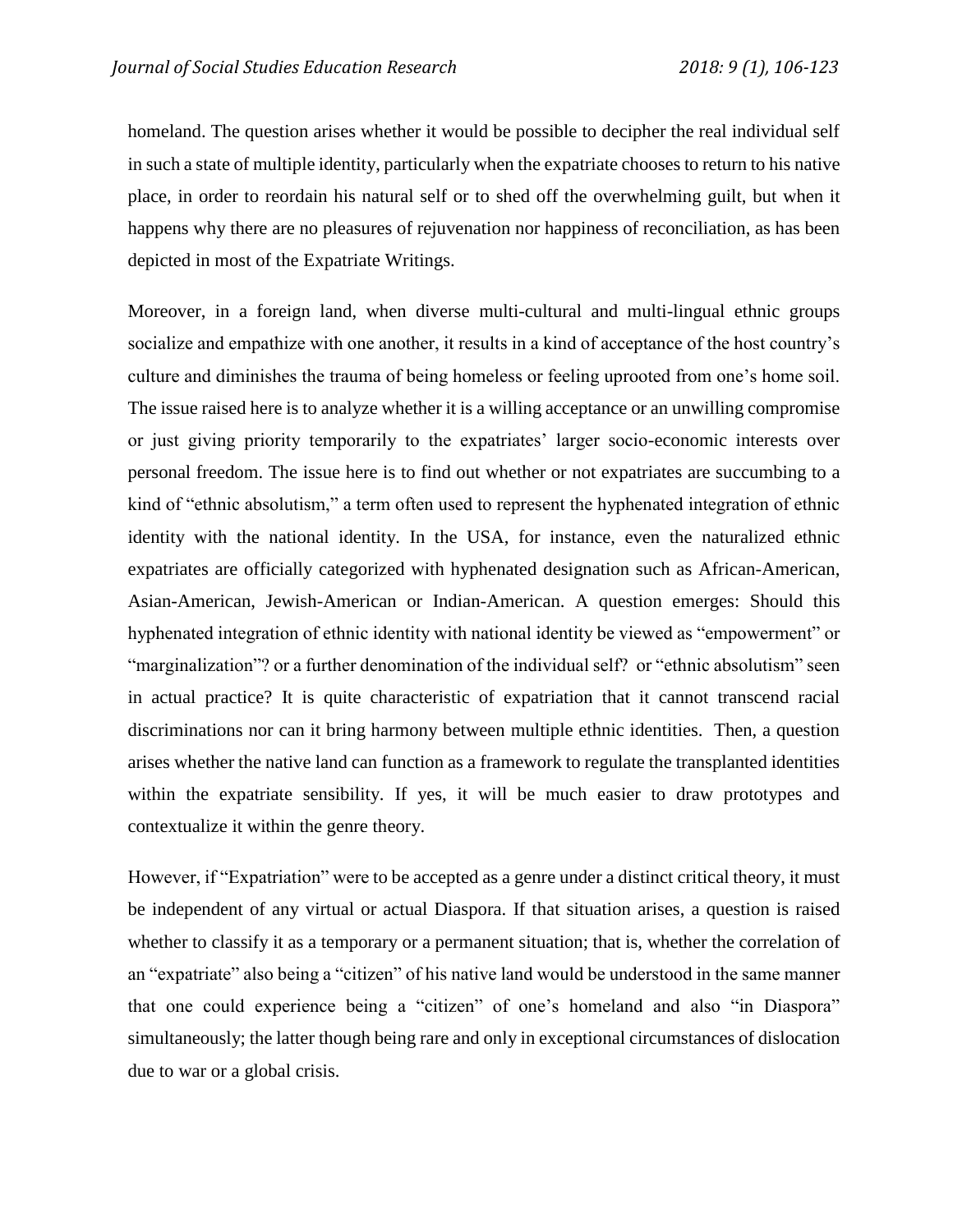There are also a few minor issues that must be addressed to prior to conceptualizing the expatriation theory. First, it is often felt that the Indian Diaspora in the West is compared with that of the Expatriate Indians in the Asian, African, and Pacific regions. A question is therefore raised whether there would be any difference between the expatriate experiences of the Asians compared with that of the white Europeans in countries like Britain, America, and Canada. Second, there are several narratives that deal with the second generation immigrants and the generations succeeding it, who were born and brought up in the Diasporic context. These immigrants try to find out whether there are any differences between *their* concept of the native land or the homeland and that of the first/immigrant generation in relation to their cultural heritage, particularly when all two or three generations have a common homeland. Thirdly, it is necessary to find out why there exist issues of cross-cultural conflicts and ethical dilemmas about the homeland especially related to generations, gender and sexuality shown as much distorted and complicated in most expatriate writings when they could have been handled in productive ways. Last, but not the least in relation to the dialectical analysis of Diaspora-Expatriation dichotomy, Elliott P. Skinner (1982) argues whether Diasporas can be understood only by the manner of departure/arrival or by memory linkages or power dynamics of the colonial type. If that is so, then there should be no historical "English Diaspora" in the United States nor any historical "African Diaspora" unless these communities like to remain tied to their historical as well as geographical circumstances. Would then it not be fair to use the term "Expatriation" instead?

#### **Conclusion and implications**

#### *Theoretical Perspectives*

In order to find answers to these issues and challenges, which are mainly raised due to the rapidly transforming ideology of expatriation, there is a need to reinvent the concept of Diaspora or to demystify the meaning of Expatriation and attempt an understanding of a distinct expatriate sensibility as having the potential of developing into a genre of studies. There is a need to explore the possibility of legitimizing every new development. There is also a need to study multiculturalism and marginalized territory in spatial terms on which expatriate writings are based and reflected in various theoretical writings of Paul Bauchelard, Foucault, Edward Said, Edward Soja and Homi Bhabha. Moreover, there are several expatriate writers whose works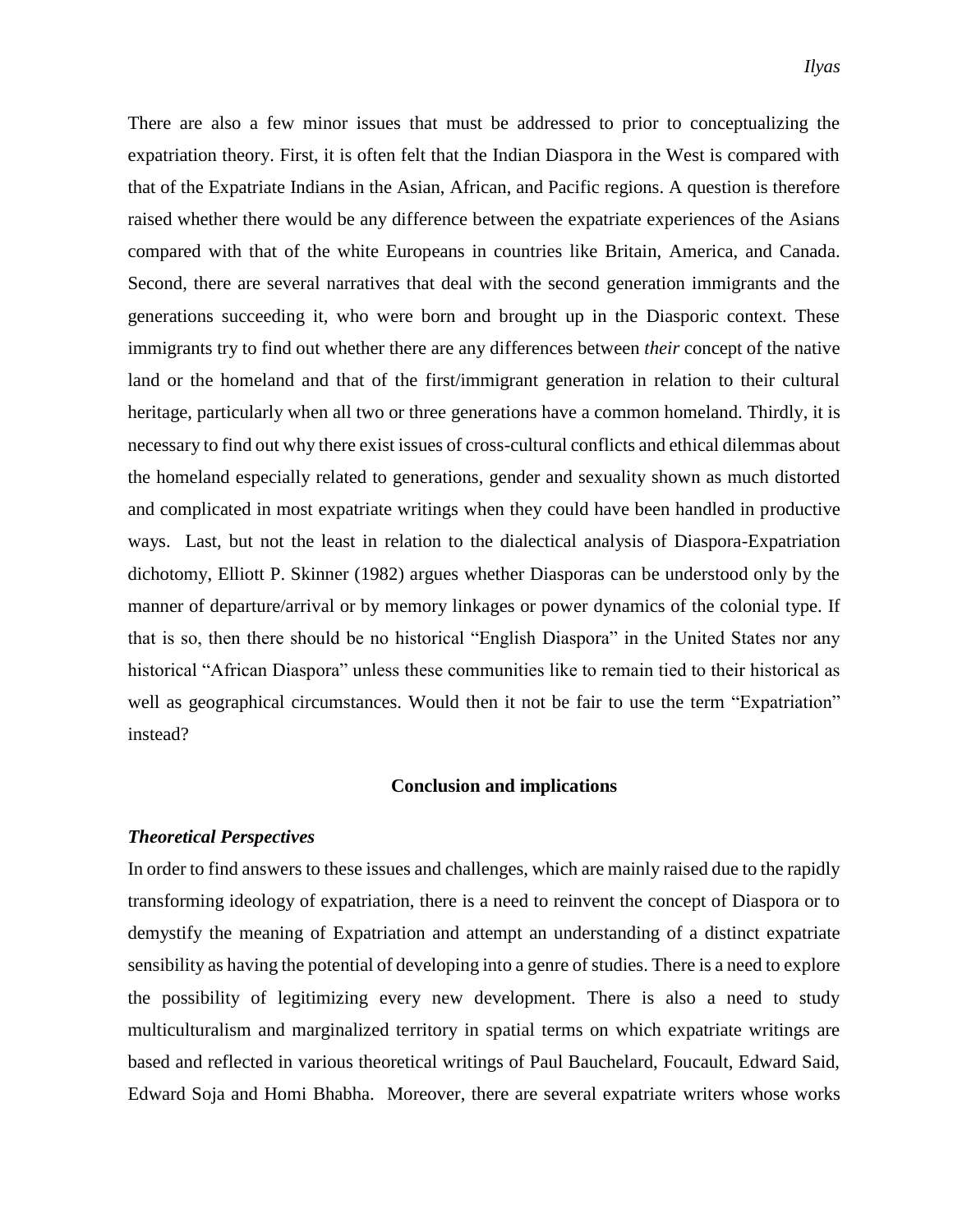must be analyzed in order to construct a "theory" of expatriate writings. These writers include Bharati Mukherjee, Salman Rushdie, Michael Ondaatje, V S Naipaul, Rohinton Mistry, Amitav Ghosh, Meena Alexander, Zulfikar Ghosh, Edward Said, Vikram Seth, Sunetra Gupta, Jhumpa Lahiri, and several other young expatriate writers from South Asian peninsula and the Far/Middle Eastern and North African countries. Their works of fiction as well as nonfiction are often included in the corpus of expatriate writings and must be analyzed under genre studies. A study of their narrative and linguistic strategies of psychological and cultural dimensions of an expatriate writer shall also be a prime necessity in the theorization of this genre. It will be required to rationalize the expatriate writers' experimentation with language, narrative strategies and handling of the themes and to find out whether such experiments have given rise to a unique style of writing peculiar to an expatriate work of fiction or nonfiction. If accomplished, this will strengthen the efforts of theorizing of the new expatriate sensibility and establish this type of writing as a distinct genre.

However, it is alarming to note that even these theories and writings have serious exceptions and objections. For instance, the theory of hybridity, particularly the way that Bhabha presents, raises more questions than answers. Bhabha argues that all hybrids and expatriates, belonging to different time periods and parts of the world can never be the same, and it is often difficult in reality to discount the significance of historical roots and temporal contexts. Similarly, an issue that can be raised is whether calling Michael Ondaatje, Bharati Mukherjee, Salman Rushdie, and V.S. Naipaul as "Expatriate writers" would be enough to categorize them in that role and whether they would receive lesser literary recognition if they were categorized as "Diasporic writers."

# *A Step Forward*

As a next step, there are several critical studies on the expatriation ideology, acculturation and their theoretical perspectives that must be explored. An attempt must be made to legitimize every new development while attempting to theorize Expatriation as a literary genre. (Vinoda and Shailaja, 2002; Saha, 1991; Said, 1991; Skinner, 1982; Kumar, 2004; Jayaram, 2004; Pal and Chakrabarti, 2004; Tyson, 2006; Ghosh, 2002; Jain, 2007). Moreover, there are volumes of fiction and nonfiction produced every year to fall under the category of Expatriate writings but all these works look at their subjects in isolation or have a limited target audience, often confined to a specific geographical region. It is important to accumulate all such works that are similar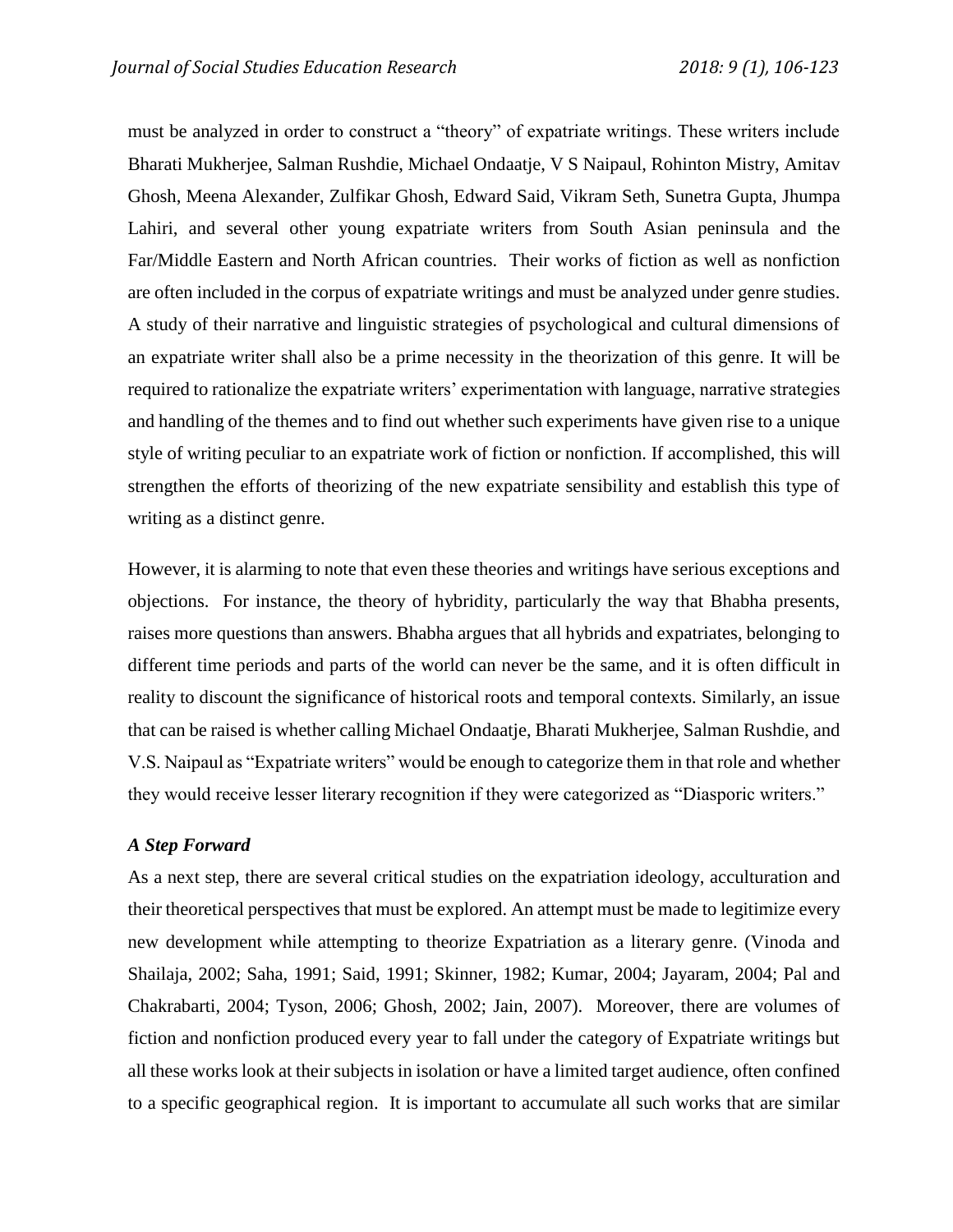to expatriate writings in form and content, and have actually been written as political accounts or socio economic tales that can further help to establish the ideology of expatriation more strongly. It is also necessary to construct an ideological framework for all such kinds of writings in order to rationalize the expatriate writers' experimentation with language, narrative strategies and handling of the themes.

To sum up, expatriate writings cannot be confined to any geographical or cultural boundaries; still spatial metaphors emerge as and when the immigrant writer talks about his homeland, his birthplace, and his roots. The homeland or the native place as well as the margin between the two countries or the two cultures act as a spatial metaphor. The 'expatriate writings' often exhibit this clash of two cultures amounting to a kind of racial or ethnic discrimination, almost synonymous to "ethnic absolutism." In expatriate writings, it shall be termed as a "sense of loss or alienation" caused by "displacement" or "dislocation" which creates a position of 'live in between' or 'living on the border' as discussed by Bhabha (1990) in his *The Location of Culture*. This leads to understanding that the expatriate faces a kind of "bicultural pull" dragging him to a kind of new culture, negotiating with cultural constructs around him and gradually accepting a new hybridity. Therein lies the optimism of this research triggering the spark of conducting more research in this direction and contribute to making efforts to establish Expatriation as a distinct literary genre supported by an authentic literary theory.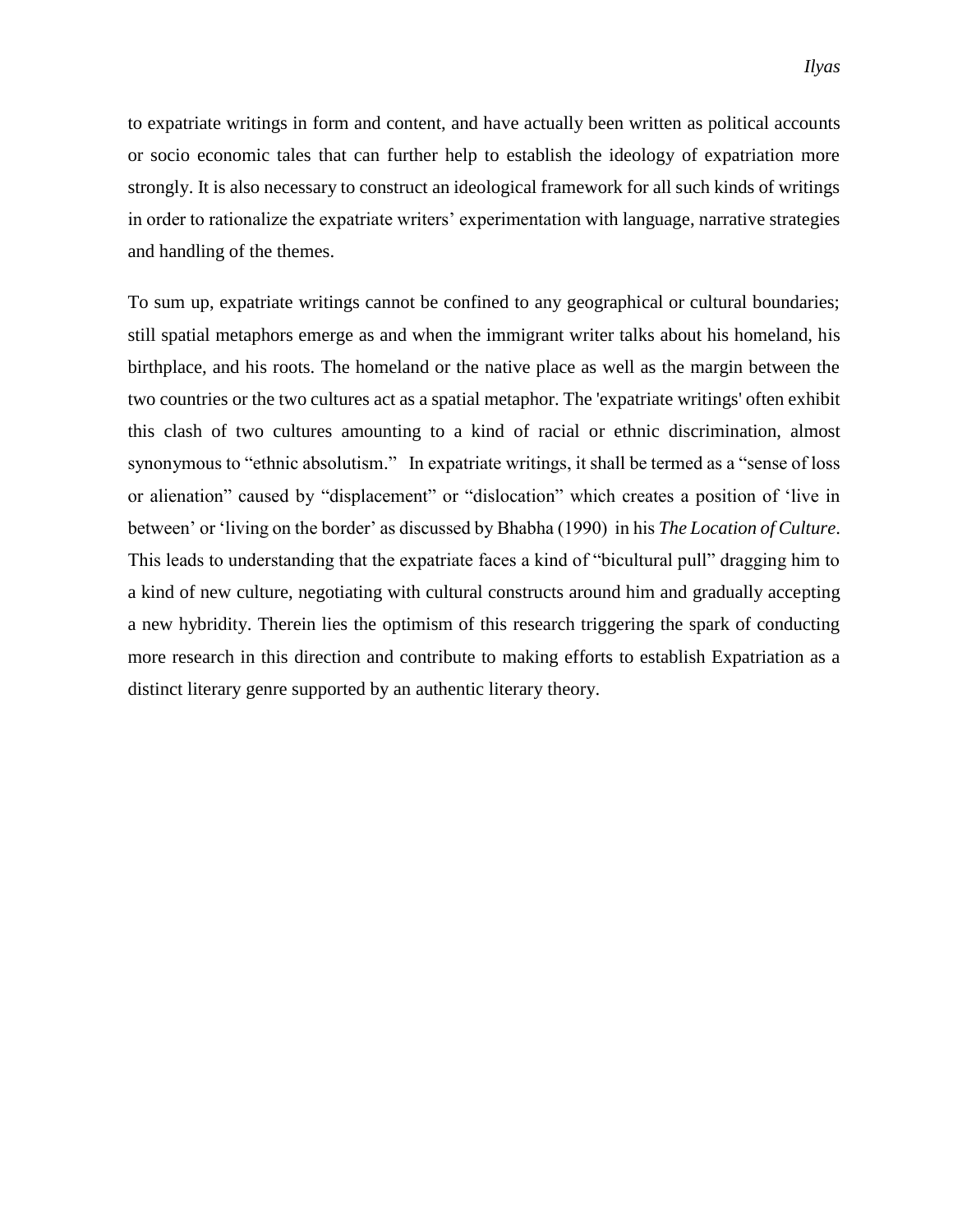#### **References**

- Bhabha, H. K. (1990). *Nation and Narration.* London: Routledge.
	- \_\_\_\_\_\_\_\_\_\_\_ (1994). *The Location of Culture.* London: Routledge.
- Bill, A., Gareth, G. and Tiffin, H. (1998)*. Key Concepts in Post-Colonial Studies*. London: Routledge.
- Cohen, R. (1997). *Global Diasporas: An Introduction*. UCL Press.
- Dharwadker,V. (1981). Formation of Indian-English Literature, *Literary Cultures in History: Reconstructions from South Asia*, Ed. Sheldon Viney Kirpal, *The Third World Novel of Expatriation.* New Delhi: Sterling.
- Ember, M. (2004). Ember, Carol R. Ember and Skoggard, Ian, (Eds) (2004). *Encyclopedia of Diasporas: Immigrant and Refugee Cultures Around the World.* Volume I: Overviews and Topics; Volume II: Diaspora Communities, NY.
- Ghosh. A. (2002). The Diaspora in Indian Culture, *The Imam and the Indian: Prose Pieces*, New Delhi: Ravi Dayal Publishers and Permanent Black.
- Gill, Stephen (1982). *Immigrant,* Ontario: Vesta.
- Heikkinen, A. & Pakkala, J. (2015). The significance of workers proficiency in industries *International Journal of Advanced and Applied Science,* 2(7), 1-8.
- Jain, J. (2007). Ed. *Writers of the Indian Diaspora.* Jaipur: Rawat Publications.
- Jayaram, N. (2004) Ed. Introduction: The study of Indian Diaspora, *The Indian Diaspora: Dynamics of Migration*. New Delhi: Sage Publications.
- Kumar, A. (2004) Ed. *Away: The Indian Writer as an Expatriate*, New York: Routledge.
- Mukherjee, Bharati and Ranu Vanikar (1986) Ed. *The Literary Review: Writers of the Indian Commonwealth* (Summer 1986): 29.4.
- Mukherjee, B. (1977). *Days and Nights in Calcutta*. New York: Doubleday.
- Naipaul, V S (2004) *House Of Mr. Biswas*, Pollack, New Delhi: Oxford University Press.
- Ospanov, A. & Aliyev, I. (2015). Developing Ideas in Northern Kazakhstan *International Journal of Advanced and Applied Science,* 2(4), 26-29.
- Pal, A. and Chakrabarti , T. (2004) Eds. *Theorizing and Criticizing Indian Diaspora.* New Delhi: Creative.
- Paranjape, M. (2004). Valedictory Address: Interrogating Diasporic creativity: The Patan Initative, *Theorizing and critiquing Indian Diaspora*. New Delhi: Creative Books.
- Rushdie S. (1983). The Indian Writer in England, *The Eye of the Beholder: Indian writing in English*, ed. M. Butcher (London: Common Wealth Institute, 1983).
- Rushdie, S. (1991). Imaginary Homelands, *Imaginary Homelands: Essays and Criticism 1981 - 1991*, London: Granta Books.